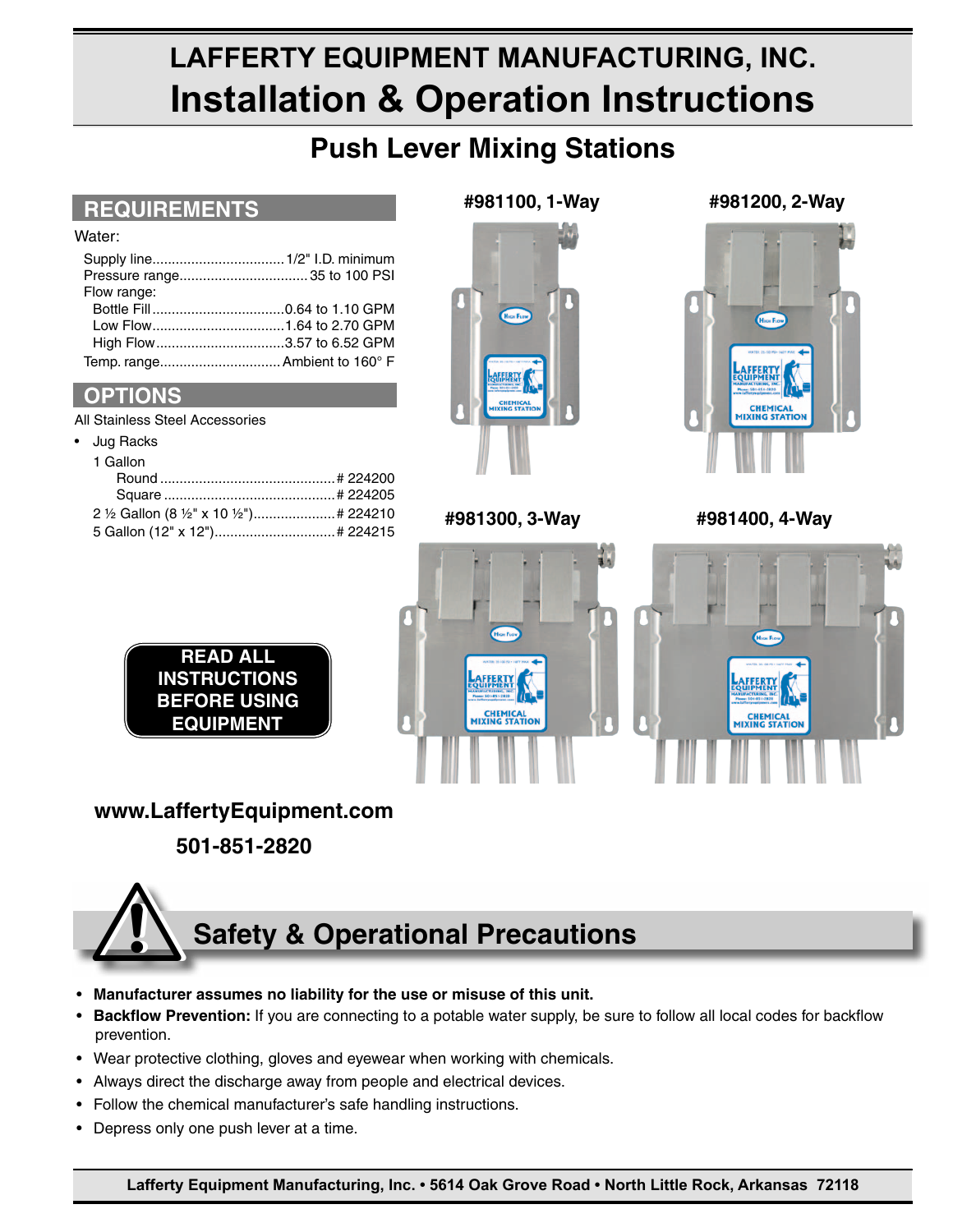# **Principles of Operation:**

This is a venturi proportioner that will siphon chemical concentrates from any sized container up to 21 different dilution ratios using the supplied metering tips to provide a ready to use (RTU) chemical solution.

### **TO INSTALL** *(Refer to diagram, next page.)*

- 1. Mount the unit to a suitable surface above chemical supply to prevent siphoning.
- 2. Connect the discharge tube(s) as shown in the diagram. **DO NOT TURN ON**
- 3. Connect the water supply. **DO NOT TURN ON**

 To set the desired water to chemical dilution ratio you will have to select and install a metering tip into the chemical check valve.

 For the strongest possible chemical dilution ratio, do not install a metering tip.

How to Select the Correct Metering Tip - See chemical label for dilution ratio recommendation or consult your chemical supplier.

- The dilution ratios provided in the *Metering Tip Selection Chart*, at right, are based on water-thin chemical.
- Due to varying chemical viscosities, you may need to increase/ decrease the metering tip size.
- If you have water pressure other than the example, use the *Metering Tip Selection Formula*.
- 4. After metering tip is installed, push the chemical tube over the check valve and immerse the chemical strainer into your chemical concentrate.

# **TO OPERATE**

- 1. While holding the discharge tube inside the container to be filled, completely depress the corresponding push lever. *Depress only one push lever at a time!*
- 2. When container is full, release the push lever. Allow the discharge tube to drain completely before removing it from the container.

|                               |            |                       | <b>Metering Tip Selection Chart</b>               |                            |
|-------------------------------|------------|-----------------------|---------------------------------------------------|----------------------------|
| <b>Metering</b><br><b>Tip</b> | Oz.<br>per | <b>Bottle</b><br>Fill | Low<br><b>Flow</b>                                | <b>High</b><br><b>Flow</b> |
| Color                         | Min.       |                       | <b>EXAMPLE:</b><br><b>Dilution Ratio (40 PSI)</b> |                            |
| <b>Brown</b>                  | .84        | 119:1                 | 274:1                                             | 610:1                      |
| Clear                         | 1.16       | 86:1                  | 199:1                                             | 441:1                      |
| <b>Bright Purple</b>          | 1.4        | 71:1                  | 165:1                                             | 366:1                      |
| White                         | 2.0        | 50:1                  | 115:1                                             | 256:1                      |
| Pink                          | 2.7        | 37:1                  | 85:1                                              | 190:1                      |
| <b>Corn Yellow</b>            | 3.4        | 29:1                  | 68:1                                              | 151:1                      |
| Dark Green                    | 4.0        | 25:1                  | 58:1                                              | 128:1                      |
| Orange                        | 5.3        | 19:1                  | 43:1                                              | 97:1                       |
| Grav                          | 6.1        | 16:1                  | 38:1                                              | 84:1                       |
| Light Green                   | 7.0        | 14:1                  | 33:1                                              | 73:1                       |
| Med. Green                    | 8.5        | 12:1                  | 27:1                                              | 60:1                       |
| <b>Clear Pink</b>             | 9.2        | 11:1                  | 25:1                                              | 56:1                       |
| <b>Yellow Green</b>           | 11.2       | 9:1                   | 21:1                                              | 46:1                       |
| Burgundy                      | 12.5       | 8:1                   | 18:1                                              | 41:1                       |
| Pale Pink                     | 12.9       | 7.7:1                 | 18:1                                              | 40:1                       |
| Light Blue                    | 14.2       | 7.0:1                 | 16:1                                              | 36:1                       |
| Dark Purple                   | 17.6       | 5.7:1                 | 13:1                                              | 29:1                       |
| Navy Blue                     | 21.4       | 4.7:1                 | 11:1                                              | 24:1                       |
| Clear Aqua                    | 30.2       | 4.34:1                | 8:1                                               | 17:1                       |
| Black                         | 40.4       | 4.34:1                | 6:1                                               | 13:1                       |
| <b>No Tip</b>                 |            | 4.34:1                | 5.7:1                                             | 8.6:1                      |

The dilution ratios provided above are approximate values. Your actual dilution ratio may be higher or lower due to variation in chemical viscosity.

### **Metering Tip Selection Formula**

### $(GPM x 128) \div Dilution Ratio = Oz. per Min.$

| See chart above for<br><b>GPM</b> and convert<br>to oz. per min. | 100:1, 250:1, etc.    |                    | Match to nearest<br>number in the<br>chart below. |
|------------------------------------------------------------------|-----------------------|--------------------|---------------------------------------------------|
| <b>Water Flow Rate Chart</b>                                     |                       |                    |                                                   |
| Water<br>Pressure                                                | <b>Bottle</b><br>Fill | Low<br><b>Flow</b> | High<br><b>Flow</b>                               |
| <b>PSI</b>                                                       |                       |                    | <b>Gallons Per Minute (GPM)</b>                   |
| 30                                                               | .64                   | 1.64               | 3.57                                              |
| 40                                                               | .78                   | 1.80               | 4.00                                              |
| 50                                                               | .84                   | 1.95               | 4.42                                              |
| 60                                                               | .88                   | 2.10               | 4.90                                              |
| 70                                                               | .93                   | 2.25               | 5.32                                              |
| 80                                                               | 1.00                  | 2.40               | 5.70                                              |
| 90                                                               | 1.05                  | 2.55               | 6.10                                              |
| 100                                                              | 1.10                  | 2.70               | 6.52                                              |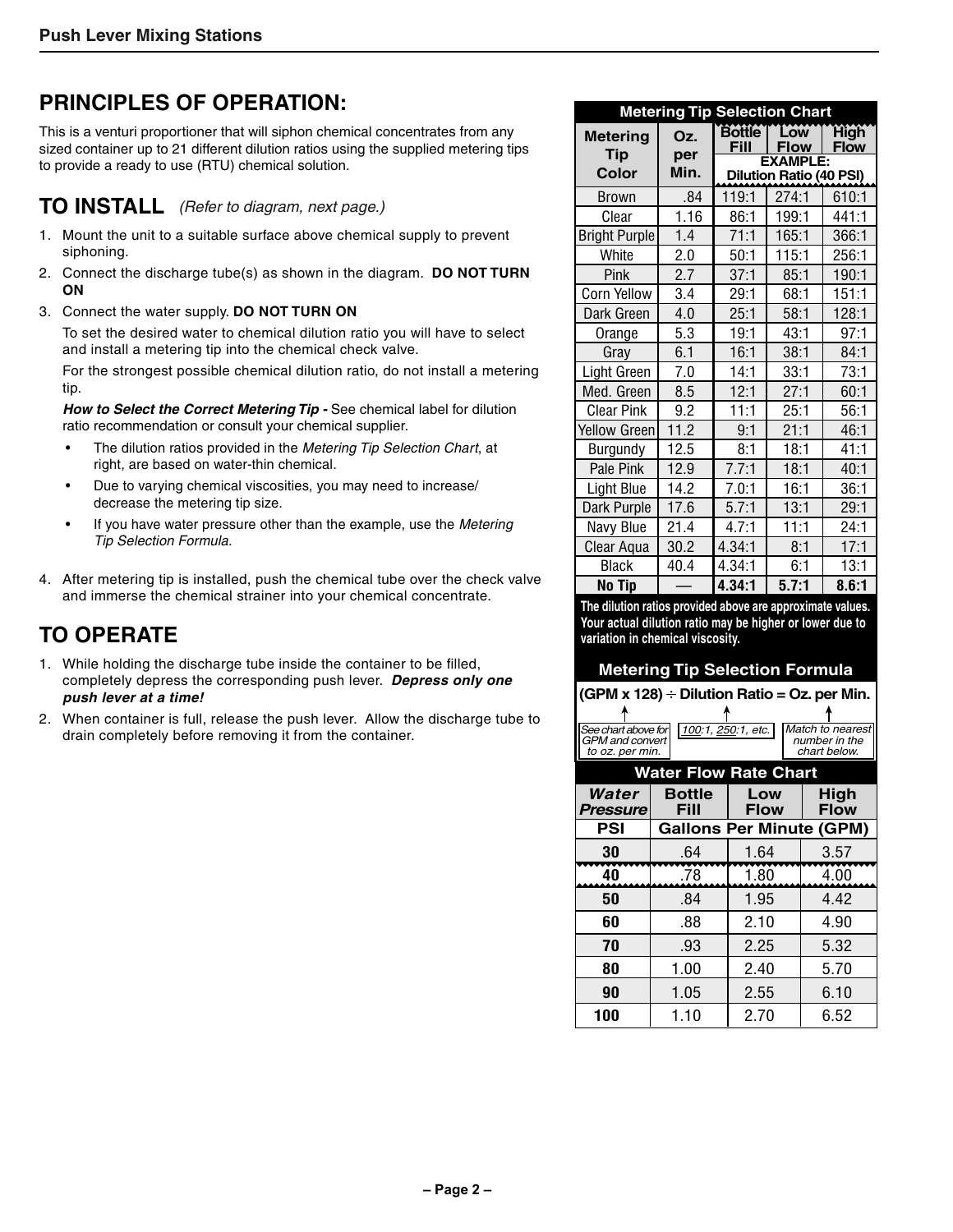